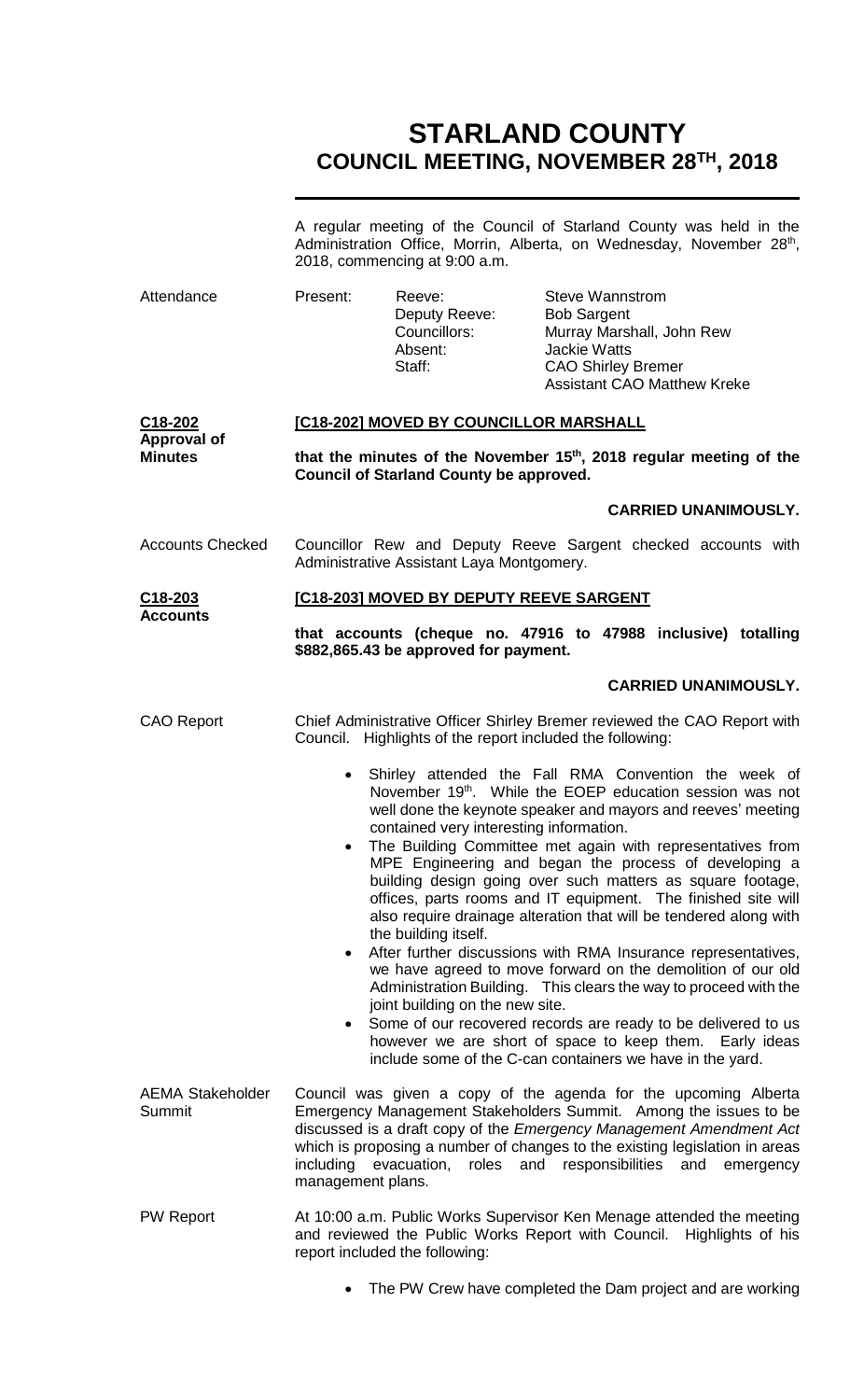**, 2018 Page 2**

|                                                           | on snow fence, development of the new building site, helping out<br>with inventory and repairing culverts.<br>The Shop crew have been doing regular maintenance on the<br>$\bullet$<br>County's heavy/light duty equipment.<br>Gradermen have been maintaining gravel roads and plowing<br>$\bullet$<br>snow ridges.<br>Ken has been coordinating work on the new building site,<br>$\bullet$<br>attending the RMA conference, planning the Sharpe and<br>Munson West Roads and working on personnel evaluations.                                                                                                                                                                                                                                      |  |  |  |  |
|-----------------------------------------------------------|--------------------------------------------------------------------------------------------------------------------------------------------------------------------------------------------------------------------------------------------------------------------------------------------------------------------------------------------------------------------------------------------------------------------------------------------------------------------------------------------------------------------------------------------------------------------------------------------------------------------------------------------------------------------------------------------------------------------------------------------------------|--|--|--|--|
| Departure                                                 | At 11:25 a.m. Ken departed from the meeting.                                                                                                                                                                                                                                                                                                                                                                                                                                                                                                                                                                                                                                                                                                           |  |  |  |  |
| Wage and Salary<br><b>Negotiations</b>                    | CAO Bremer reviewed with Council a copy of the agreement that resulted<br>from the recent wage and salary negotiations with staff.                                                                                                                                                                                                                                                                                                                                                                                                                                                                                                                                                                                                                     |  |  |  |  |
| C18-204<br><b>Wage and Salary</b><br><b>Agreement</b>     | [C18-204] MOVED BY COUNCILLOR MARSHALL                                                                                                                                                                                                                                                                                                                                                                                                                                                                                                                                                                                                                                                                                                                 |  |  |  |  |
|                                                           | that Starland County accept the wage and salary agreement for the<br>period of 2018-2020 as presented by the Starland Wage and Salary<br>Committee.                                                                                                                                                                                                                                                                                                                                                                                                                                                                                                                                                                                                    |  |  |  |  |
|                                                           | <b>CARRIED UNANIMOUSLY.</b>                                                                                                                                                                                                                                                                                                                                                                                                                                                                                                                                                                                                                                                                                                                            |  |  |  |  |
| <b>RMA Resolutions</b>                                    | Council was given a copy of the Government of Alberta Responses to the<br>RMA Spring 2018 Endorsed resolutions.                                                                                                                                                                                                                                                                                                                                                                                                                                                                                                                                                                                                                                        |  |  |  |  |
| <b>Emerging Trends</b><br>Seminar                         | The 2019 Brownlee LLP Emerging Trends Municipal Legal Seminar will be<br>held in the Best Western Premier Calgary Plaza Hotel on Thursday,<br>February 7 <sup>th</sup> .                                                                                                                                                                                                                                                                                                                                                                                                                                                                                                                                                                               |  |  |  |  |
| C18-205<br><b>Emerging Trends</b><br><b>Legal Seminar</b> | [C18-205] MOVED BY DEPUTY REEVE SARGENT                                                                                                                                                                                                                                                                                                                                                                                                                                                                                                                                                                                                                                                                                                                |  |  |  |  |
|                                                           | that all Councillors and designated staff wishing to attend the 2019<br>Brownlee LLP Emerging Trends in Municipal Law Seminar in Calgary<br>on Thursday, February 7 <sup>th</sup> be authorized to attend and that registration<br>and expenses be paid.                                                                                                                                                                                                                                                                                                                                                                                                                                                                                               |  |  |  |  |
|                                                           | <b>CARRIED UNANIMOUSLY.</b>                                                                                                                                                                                                                                                                                                                                                                                                                                                                                                                                                                                                                                                                                                                            |  |  |  |  |
| Operational and<br><b>Ice Plant Grants</b>                | CAO Bremer reviewed with Council a draft copy of the 2018 Operational<br>and Ice Plant Grants as prepared by administration. The grants help fund<br>a portion of community group operating costs.                                                                                                                                                                                                                                                                                                                                                                                                                                                                                                                                                     |  |  |  |  |
| C18-206                                                   | [C18-206] MOVED BY COUNCILLOR REW                                                                                                                                                                                                                                                                                                                                                                                                                                                                                                                                                                                                                                                                                                                      |  |  |  |  |
| 2018 Operational<br>and Ice Plant<br><b>Grants</b>        | that Starland County fund the Operational and Ice Plant Grant<br>programs in the amounts of \$95,000.00 and \$38,000.00 respectively<br>and that the funds be distributed as below:                                                                                                                                                                                                                                                                                                                                                                                                                                                                                                                                                                    |  |  |  |  |
|                                                           | <b>Operational Grants</b><br><b>Craigmyle Historic Society</b><br>\$<br>1,354.96<br><b>Craigmyle Civic Centre</b><br>1,819.87<br><b>Delia &amp; District Ag Society</b><br>23,250.46<br>Delia & District Comm. Assoc.<br>5,620.78<br><b>Delia &amp; District Hist. Society</b><br>4,185.07<br><b>Delia &amp; District Senior Citizens</b><br>2,718.50<br>8,015.02<br><b>Delia Curling Club</b><br><b>Delia Municipal Library Board</b><br>580.00<br><b>Morrin &amp; District Ag Society</b><br>17,034.02<br><b>Morrin Community Hall</b><br>4,112.67<br><b>Morrin Municipal Library</b><br>807.15<br><b>Munson &amp; Area Comm. Assoc.</b><br>2,315.36<br>Rowley Comm. Hall Assoc.<br>5,771.48<br><b>Rumsey &amp; District Ag Society</b><br>12,285.56 |  |  |  |  |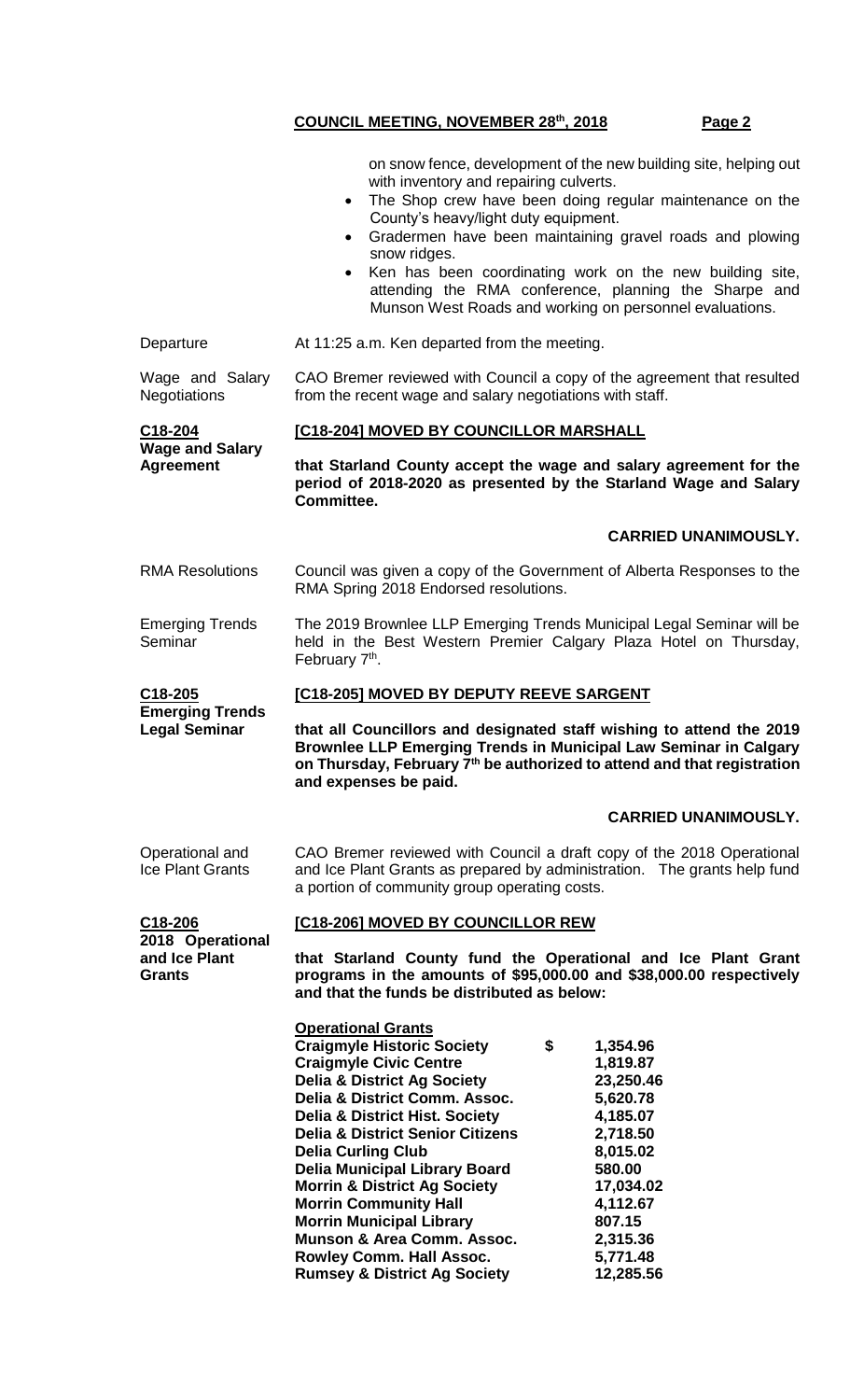**, 2018 Page 3**

|                           | <b>Rumsey Drop-In Centre</b><br><b>Verdant Valley Ag Society</b>                                                                                                                                                                                                                                                                                                                                                                                                                                                                                             | 1,505.26<br>3,623.84                                                                                                                                                                                                                                                                                                                                                                                                                                                     |  |  |  |  |
|---------------------------|--------------------------------------------------------------------------------------------------------------------------------------------------------------------------------------------------------------------------------------------------------------------------------------------------------------------------------------------------------------------------------------------------------------------------------------------------------------------------------------------------------------------------------------------------------------|--------------------------------------------------------------------------------------------------------------------------------------------------------------------------------------------------------------------------------------------------------------------------------------------------------------------------------------------------------------------------------------------------------------------------------------------------------------------------|--|--|--|--|
|                           | <b>ICE Plant Grants</b><br><b>Delia &amp; District Ag Society</b><br>\$<br><b>Morrin &amp; District Ag Society</b><br><b>Rumsey &amp; District Ag Society</b>                                                                                                                                                                                                                                                                                                                                                                                                | 16,622.77<br>11,841.61<br>9,535.62                                                                                                                                                                                                                                                                                                                                                                                                                                       |  |  |  |  |
|                           |                                                                                                                                                                                                                                                                                                                                                                                                                                                                                                                                                              | <b>CARRIED UNANIMOUSLY.</b>                                                                                                                                                                                                                                                                                                                                                                                                                                              |  |  |  |  |
| <b>CAO</b> Evaluation     | As per Section 205.1 of the Municipal Government Act Council is required<br>to perform a CAO Performance Evaluation annually. CAO Bremer<br>presented Council with a copy of the evaluation form used by Starland<br>County employees.                                                                                                                                                                                                                                                                                                                       |                                                                                                                                                                                                                                                                                                                                                                                                                                                                          |  |  |  |  |
| C <sub>18</sub> -207      | [C18-207] MOVED BY DEPUTY REEVE SARGENT                                                                                                                                                                                                                                                                                                                                                                                                                                                                                                                      |                                                                                                                                                                                                                                                                                                                                                                                                                                                                          |  |  |  |  |
| <b>Fire Bill</b>          | that Starland County cancel invoice #17547 for ATCO Electric in the<br>sum of \$600.00 plus \$9.00 of interest for a total of \$609.00.                                                                                                                                                                                                                                                                                                                                                                                                                      |                                                                                                                                                                                                                                                                                                                                                                                                                                                                          |  |  |  |  |
|                           |                                                                                                                                                                                                                                                                                                                                                                                                                                                                                                                                                              | <b>MOTION CARRIED.</b>                                                                                                                                                                                                                                                                                                                                                                                                                                                   |  |  |  |  |
| Committee<br>Reports      | Each of the Councillors present briefly reported on the various committees<br>to which they are appointed.                                                                                                                                                                                                                                                                                                                                                                                                                                                   |                                                                                                                                                                                                                                                                                                                                                                                                                                                                          |  |  |  |  |
| Council<br>Communications | <b>Council Communications:</b>                                                                                                                                                                                                                                                                                                                                                                                                                                                                                                                               |                                                                                                                                                                                                                                                                                                                                                                                                                                                                          |  |  |  |  |
|                           | $\mathsf{ii}$<br>Insight into Government (1 Issue)<br>Rural Municipalities of Alberta<br>iii)<br>• Contact Newsletter (1 Issue)                                                                                                                                                                                                                                                                                                                                                                                                                              |                                                                                                                                                                                                                                                                                                                                                                                                                                                                          |  |  |  |  |
| Accounts                  | Accounts - see prior motion.                                                                                                                                                                                                                                                                                                                                                                                                                                                                                                                                 |                                                                                                                                                                                                                                                                                                                                                                                                                                                                          |  |  |  |  |
|                           | ATCO ELECTRIC LTD.<br>ATCO STRUCTURES & LOGISTICS LTD. CK# 47917<br>BIG SKY CALL CENTERS INC.<br><b>CHOICE OFFICE FURNITURE</b><br><b>FRESON BROS DRUMHELLER</b><br>HI-WAY 9 EXPRESS LTD.<br><b>LOOMIS EXPRESS</b><br><b>OASIS CARWASH &amp; CONVENIENCE</b><br>TELUS COMMUNICATIONS INC.<br><b>WATER PURE &amp; SIMPLE</b>                                                                                                                                                                                                                                  | CK#47916<br>41.18<br>186,889.50<br>CK# 47918<br>797.40<br>CK# 47919<br>3,020.30<br>419.76<br>CK# 47920<br>30.10<br>CK# 47921<br>90.23<br>CK# 47922<br>84.30<br>CK# 47923<br>190.14<br>CK# 47924<br>CK# 47925<br>81.00                                                                                                                                                                                                                                                    |  |  |  |  |
|                           | <b>Sub-Total:</b>                                                                                                                                                                                                                                                                                                                                                                                                                                                                                                                                            | \$<br>191,643.91                                                                                                                                                                                                                                                                                                                                                                                                                                                         |  |  |  |  |
|                           | A.H. GRADER SERVICE LTD.<br>A&D HARPER TIRE (1979) LTD.<br>ADAMS INDUSTRIAL SUPPLIES INC.<br>AIR LIQUIDE CANADA HEAD OFFICE<br>ALLIED DISTRIBUTORS DRUM LTD.<br>ALTAGAS UTILITIES INC.<br>AWARE 360 LTD.<br><b>BLACK, COLBY</b><br>BREMER, SHIRLEY J.<br>BURT, EDWIN L.<br><b>CERVUS AG EQUIPMENT LP</b><br><b>CINTAS CANADA LIMITED</b><br>COMMUNITY FUTURES BIG COUNTRY<br><b>DIGITAL CONNECTION OFFICE</b><br><b>DIGITEX CANADA INC.</b><br>DRUM WIRELESS LTD.<br>DRUMHELLER CHRYSLER LTD.<br>DRUMHELLER EQUIPMENT SALES<br><b>DUCKS UNLIMITED CANADA</b> | 8,673.00<br>CK# 47926<br>2,022.83<br>CK# 47927<br>342.36<br>CK# 47928<br>105.07<br>CK# 47929<br>1,835.52<br>CK# 47930<br>CK# 47931<br>2,361.11<br>CK# 47932<br>2,247.00<br>1,154.88<br>CK# 47933<br>1,489.67<br>CK# 47934<br>150.00<br>CK# 47935<br>1,574.81<br>CK# 47936<br>753.32<br>CK# 47937<br>500.00<br>CK# 47938<br>CK# 47939<br>934.38<br>1,294.60<br>CK# 47940<br>CK# 47941<br>1,305.26<br>CK# 47942<br>494.35<br>CK# 47943<br>531.99<br>CK# 47944<br>10,683.75 |  |  |  |  |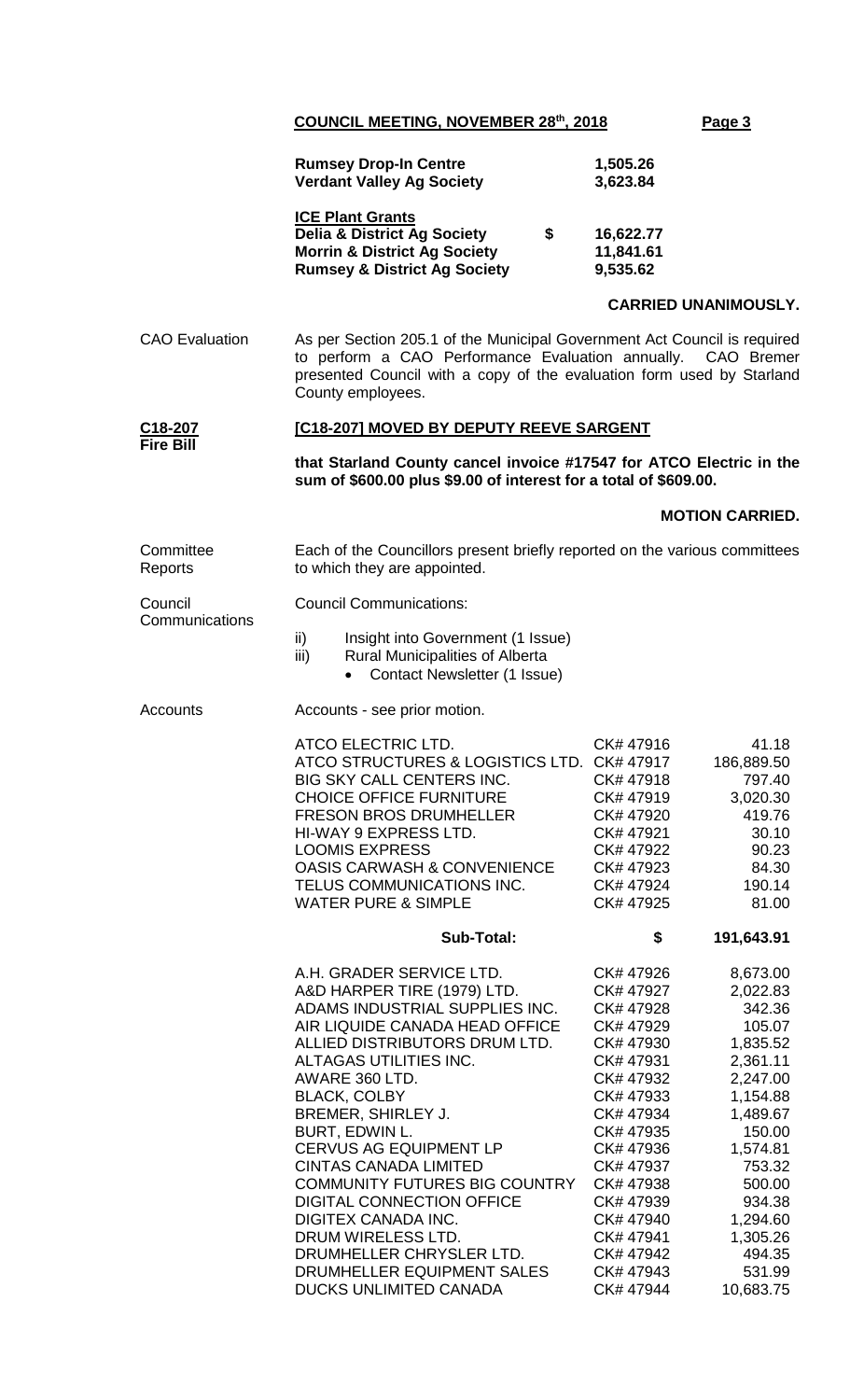**Page 4** 

| 1325856 ALBERTA LTD.                              | CK# 47987<br>CK# 47988 | 236.25<br>88.20 |
|---------------------------------------------------|------------------------|-----------------|
|                                                   |                        |                 |
|                                                   |                        |                 |
| 1121113 ALBERTA LTD                               | CK# 47986              | 7,937.18        |
| WSP CANADA INC.                                   |                        |                 |
| <b>WOLSELEY WATERWORKS</b>                        | CK# 47985              | 1,444.87        |
| WOLF, TRACY                                       | CK# 47984              | 1,305.00        |
| WESTVIEW CO-OPERATIVE ASSN LTD.                   | CK# 47983              | 1,021.57        |
| WESTERGARD MOTORS DRUMHELLER CK# 47982            |                        | 76.01           |
| WELDCO-BEALES MFG. INC.                           | CK# 47981              | 1,503.78        |
| <b>WATTS, JACKIE</b>                              | CK# 47980              | 287.56          |
| <b>WARWICK PRINTING CO. LTD</b>                   | CK# 47979              | 680.36          |
| <b>WANNSTROM, STEVE</b>                           | CK# 47978              | 269.13          |
| UNSURPASSABLE CONSTRUCTION                        | CK# 47977              | 263,976.50      |
| UNITED RENTALS OF CANADA INC.                     | CK# 47976              | 3,925.66        |
| TELUS MOBILITY INC.                               | CK# 47975              | 10.70           |
| SUPERIOR SAFETY CODES INC.                        | CK# 47974              | 262.50          |
| STEWART, KIM                                      | CK# 47973              | 120.00          |
| <b>STARLAND REGIONAL WATER</b>                    | CK# 47972              | 18,781.43       |
| <b>SMOKING GUN ENTERTAINMENT</b>                  | CK# 47971              | 1,207.50        |
| SHRED-IT INTERNATIONAL ULC                        | CK# 47970              | 241.82          |
| <b>SARGENT, ROBERT</b>                            | CK# 47969              | 279.55          |
| <b>RMA INSURANCE</b>                              | CK# 47968              | 176,641.91      |
| <b>RMA FUEL</b>                                   | CK# 47967              | 44,253.45       |
| REW, JOHN                                         | CK# 47966              | 298.71          |
| RECEIVER GENERAL OF CANADA                        | CK# 47965              | 56,677.44       |
| <b>NSC MINERALS</b>                               | CK# 47964              | 4,887.51        |
| <b>NAPA AUTO PARTS DRUMHELLER</b>                 | CK# 47963              | 23.92           |
| MPE ENGINEERING LTD.                              | CK# 47962              | 23,578.19       |
| <b>MORRIN FOODS</b>                               | CK# 47961              | 354.78          |
| MENAGE, KEN E                                     | CK# 47960              | 696.42          |
| MARSHALL, MURRAY                                  | CK# 47959              | 299.68          |
| <b>LOOKER OFFICE EQUIPMENT</b>                    | CK# 47958              | 706.65          |
| <b>LAPP</b>                                       | CK# 47957              | 24,046.60       |
| LN LAND DEVELOPMENT TECH                          | CK# 47956              | 3,942.75        |
| <b>JERRY'S LOCK &amp; KEY SERVICE</b>             | CK# 47955              | 24.00           |
| <b>IMAGE CRAFTER SIGNS INC.</b>                   | CK# 47954              | 251.16          |
| <b>HYDRODIG CANADA INC.</b>                       | CK# 47953              | 1,690.50        |
| HI-WAY 9 EXPRESS LTD.                             | CK# 47952              | 811.96          |
| <b>GRIFFITH, SHERRY</b>                           | CK# 47951              | 581.51          |
| <b>GOVERNMENT FINANCE OFFICERS</b>                | CK# 47950              | 157.50          |
| <b>GLOVER INTERNATIONAL TRUCKS LTD. CK# 47949</b> |                        | 599.68          |
| <b>FRESON BROS DRUMHELLER</b>                     | CK# 47948              | 209.23          |
| <b>FALCAN INDUSTRIES LTD.</b>                     | CK# 47947              | 572.25          |
| <b>ENMAX</b>                                      | CK# 47946              | 7,488.99        |
| EAST CENTRAL GAS CO-OP LTD.                       | CK#47945               | 317.26          |

 **TOTAL: \$ 882,865.43**

### **[C18-208] MOVED BY DEPUTY REEVE SARGENT**

**C18-208 Adjournment**

**that the meeting be adjourned at 12:00 p.m.**

### **CARRIED UNANIMOUSLY.**

*The next meeting of the Council of Starland County is to be held on Wednesday, December 12th, 2018, in the Administration Building, Morrin, Alberta, commencing at 9:00 a.m.*

**Reeve: Steven Wannstrom**